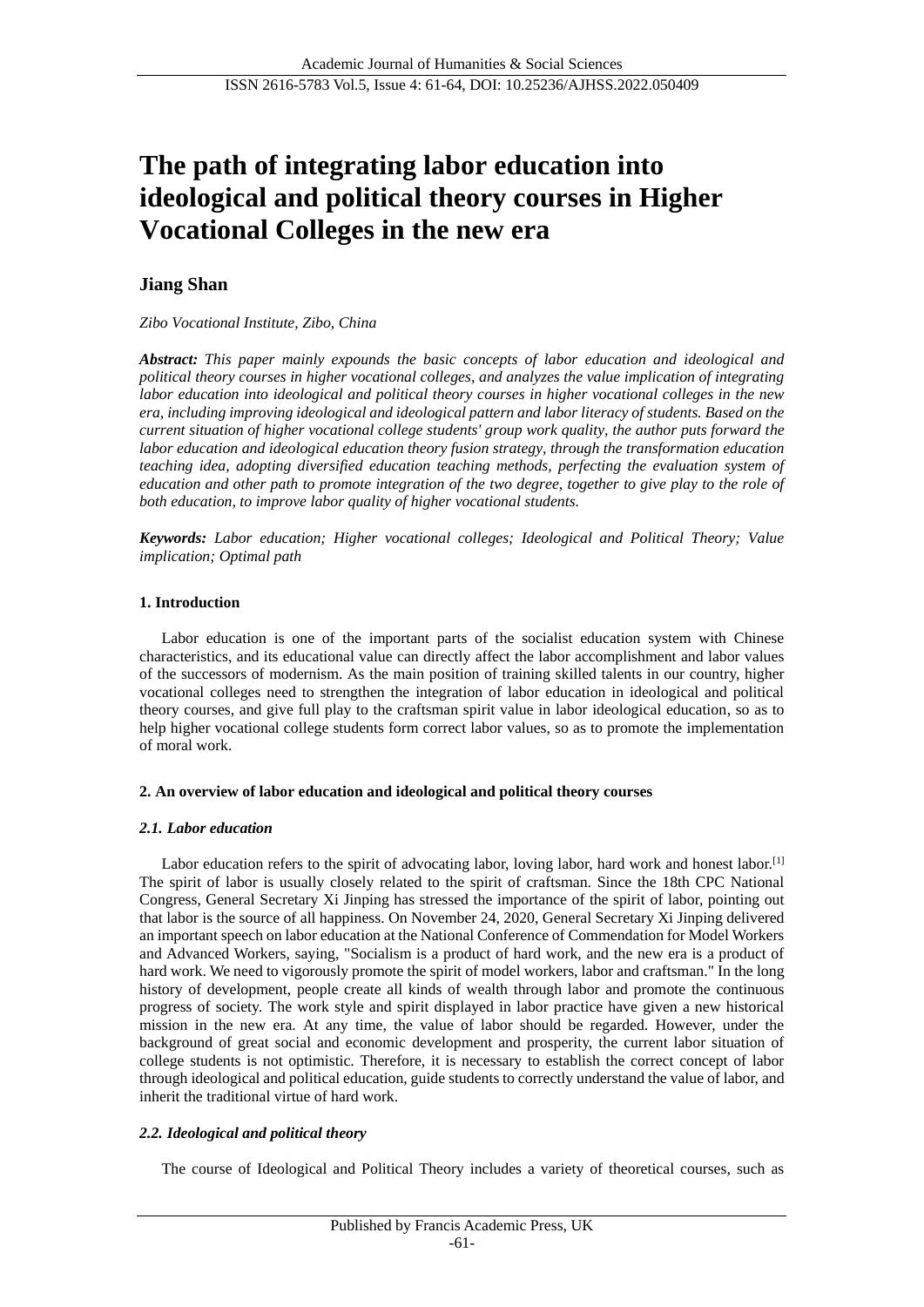"Introduction to the Basic Principles of Marxism", "Introduction to MAO Zedong Thought and The Theoretical System of Socialism with Chinese Characteristics", "Outline of China's Modern and Contemporary History", "Ideological and Moral Cultivation and Legal Basis", etc. There are some differences in the basic orientation and main objectives of different theory courses. These ideological and political theories are the basic knowledge qualities that college students must possess, which can help students firm their political stance, establish correct values, and better understand the relevant policies and theories of our Party.[2] For the practical teaching system design of higher vocational ideological and political theory course, these principles and requirements should be followed: First, adhere to the studentcentered, respect the individual differences of students, and carry out corresponding teaching according to their aptitude; Secondly, improve students' cognition of the excellent traditional Culture of the Chinese nation, and give it the connotation of The Times under the development of modern socialization; Thirdly, emphasize the connection between ideological and political theory courses and professional courses, make each course form a unified whole, strengthen ideological guidance; Finally, pay attention to the training of students' practical ability, strengthen the connection between theoretical knowledge and social practice, ensure that students can contact theoretical knowledge through social practice on the basis of ideological and political theory, effectively enhance the ideological pattern.

## **3. The value implication of integrating labor education into ideological and political theory courses in Higher Vocational Colleges in the new era**

The value implication of integrating labor education into ideological and political theory courses in higher vocational colleges in the new era is mainly discussed from two aspects of improving ideological pattern and improving students' labor accomplishment.

## *3.1. To improve the ideological pattern*

The essence of labor education is that labor produces value and represents the flow of social value.<sup>[3]</sup> No matter in which era, labor has been endowed with distinct connotation of the era, with extremely important educational significance. In view of the current situation of vocational college students' labor education, most of them lack of good labor education, can not accurately understand the value and significance of labor education, do not cherish the achievements of labor, and the wind of luxury comparison prevails. In the modern society with abundant material life, parents generally overindulge students, resulting in the emergence of all kinds of unhealthy atmosphere. Therefore, based on the actual education situation of students, higher vocational colleges need to establish the integration of "labor spirit + college ideological and political education" thinking, strengthen the labor education of students, improve the ideological pattern. Managers of higher vocational colleges need to plan a scientific and reasonable education system based on the current situation of ideological and political curriculum construction, and formulate an education program integrating labor education and ideological and political education, so as to ensure high-quality labor education. Ideological and political teachers should strengthen the integration of labor education in ideological and political courses, guide students to correctly understand and understand labor education, change the bad labor concepts, and form a new era of labor ideological and political education.

#### *3.2. To improve students' labor literacy*

To integrate the concept of labor education into the course of ideological and political theory, it is necessary to interpret the meaning and value of labor education from various dimensions of ideological construction, so as to help students deeply understand the value of labor and improve labor literacy. Teachers of ideological and political courses need to combine the positioning differences of different theoretical courses and deeply interpret labor literacy for students from the aspects of the era connotation and development connotation of labor education, and integrate the beliefs and concepts of labor education into the whole ideological and political education. They can also carry out special educational activities to effectively improve students' labor literacy, such as inviting model workers to give lectures, organizing practical activities related to labor, etc.

#### **4. Optimization path of integrating labor education into ideological and political theory courses in higher Vocational Colleges under the background of new era**

The optimization path of integrating labor education into ideological and political theory courses in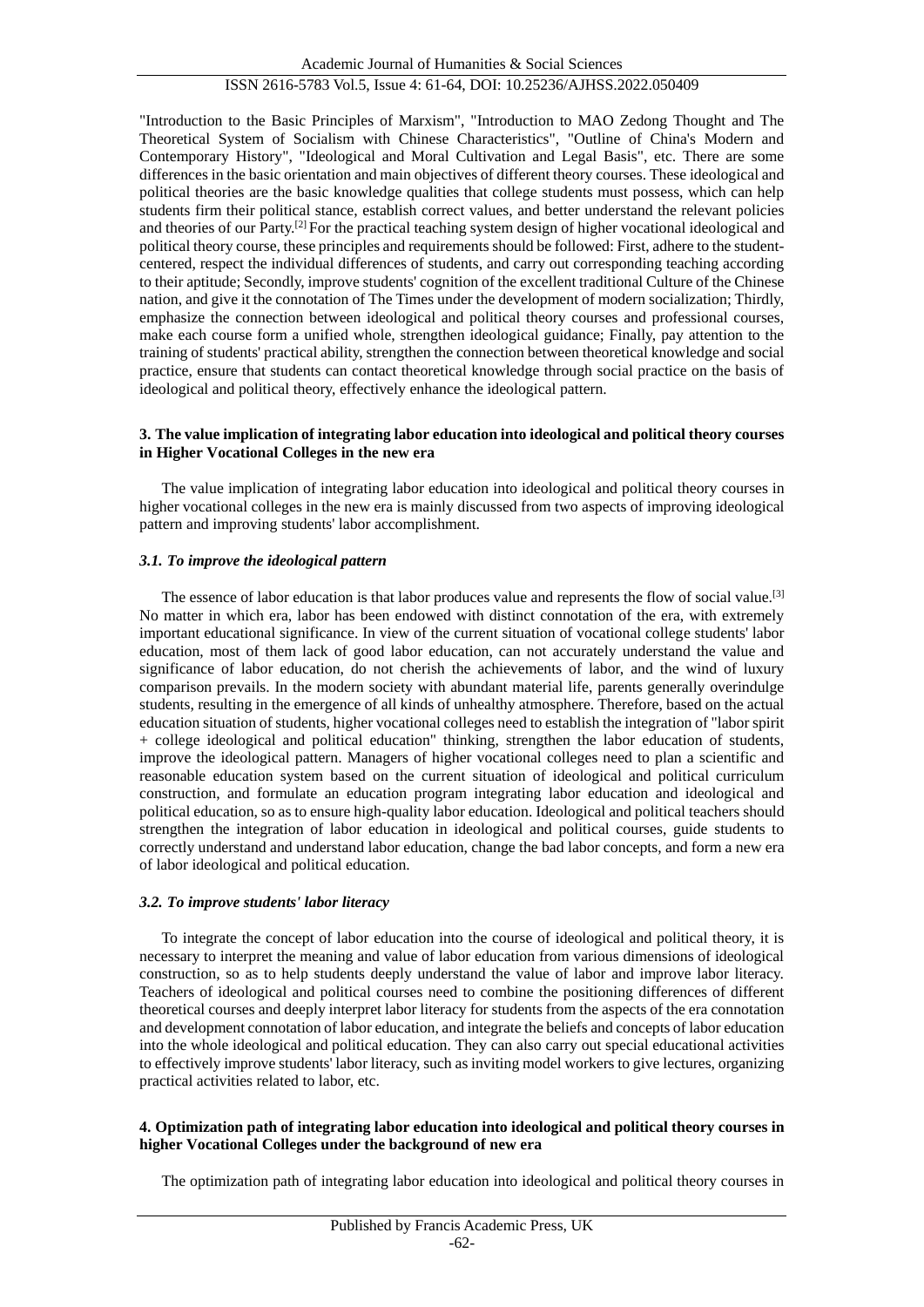# ISSN 2616-5783 Vol.5, Issue 4: 61-64, DOI: 10.25236/AJHSS.2022.050409

higher vocational colleges in the new era can be carried out from three aspects: updating teaching concept, multi-teaching mode and perfecting education evaluation.

#### *4.1. To renew teaching concept*

The mutual integration of labor education and ideological and political theory courses requires ideological and political teachers to renew their teaching concepts according to the actual situation of students. On the basis of the principle of "student-oriented", teachers should improve their own labor literacy, implement labor education in ideological and political education, observe the individual differences of students, and avoid using the education concept of one size fits all. First of all, teachers of ideological and political courses itself needs to establish working spirit and the spirit of labor model, and deepen the ethics connotation, strengthen the construction with the help of the ideological and political education idea of Marxist materialism, improve teachers' own labor literacy and ability, and create more education through labor practice value, labor education for higher vocational students set a good example of learning. Secondly, respect students' individual differences and renew ideological and political education ideas. Current general knowledge of labor education for higher vocational students is not deep, so teachers of ideological and political courses should observe each student in the teaching practice of labor concept understanding, targeted formulate relevant teaching strategies, realize the target, so as to guide students in real sense depth understanding of labor education, understand the labor value.<sup>[4]</sup>

#### *4.2. To multiple teaching model*

Enriching the teaching mode mainly emphasizes the value of practical education in ideological and political theory courses, and builds a practical platform of ideological and political education that integrates with each other according to the practical nature of labor education and ideological and political education. The ideological and political education in higher vocational colleges emphasizes practicality, and the theoretical essence and curriculum reflected by practical activities can improve the actual effect of education. The integration of labor education into higher vocational ideological and political theory courses also needs to carry out the essence of practice and take labor activities as the carrier and platform of ideological and political education. In the course of ideological and political theory teaching, the teacher can invite famous model worker in local special lectures, teaching for the students of labor in the value and meaning of the new age, experience by switching from infected students, guide students to deeply understand the labor education essence, form a "labor is the source of happiness" value concept. In the extracurricular practice activities of ideological and political theory class, teachers need to encourage students to participate in extracurricular practice activities with labor significance, such as volunteer service activities, civilized campus construction activities and so on. By building a feasible labor education platform, students can deeply understand the value of labor in the process of personal labor, gain a strong sense of accomplishment and confidence, and connect with the ideological and political education theory courses they learn, and experience the truth and meaning. In addition to practical activities, teachers of ideological and political courses can also adopt other teaching models with educational significance to help students improve their work skills and work literacy. In current Internet of the information society, higher vocational education teachers can use the Internet platform of ideological education function, to carry out the recessive ideological education, exert a subtle influence on changing students' concept of labor and the emotion, to the media platforms message model worker model deeds, combined with a short video tutorials, increase the infectious labor deeds propaganda, Strengthen students' deep feeling of contemporary labor value.

#### *4.3. To perfect educational Evaluation*

Perfect and reasonable educational evaluation mechanism can effectively reflect students' understanding of labor value, so as to carry out labor education pertinently and realize its deep integration with higher vocational ideological and political theory courses.<sup>[5]</sup> Ideological and political teachers should pay close attention to contemporary students' views and understanding of labor, and understand students' state of mind by means of questionnaire and individual inquiry. For example, students can be asked "what are their views on current labor?" "Do you usually have the habit of taking part in labor?" and other questions, so as to grasp students' labor status, so as to achieve ideological and political education to strengthen the understanding of labor education. In addition, in the ideological and political literacy of students in the process of evaluation, should be promoted in which the proportion of labor education evaluation, cannot ignore students' literacy for the promoting effect of ideological and political education work, the students' awareness of labor education theory, to participate in the campus, or the